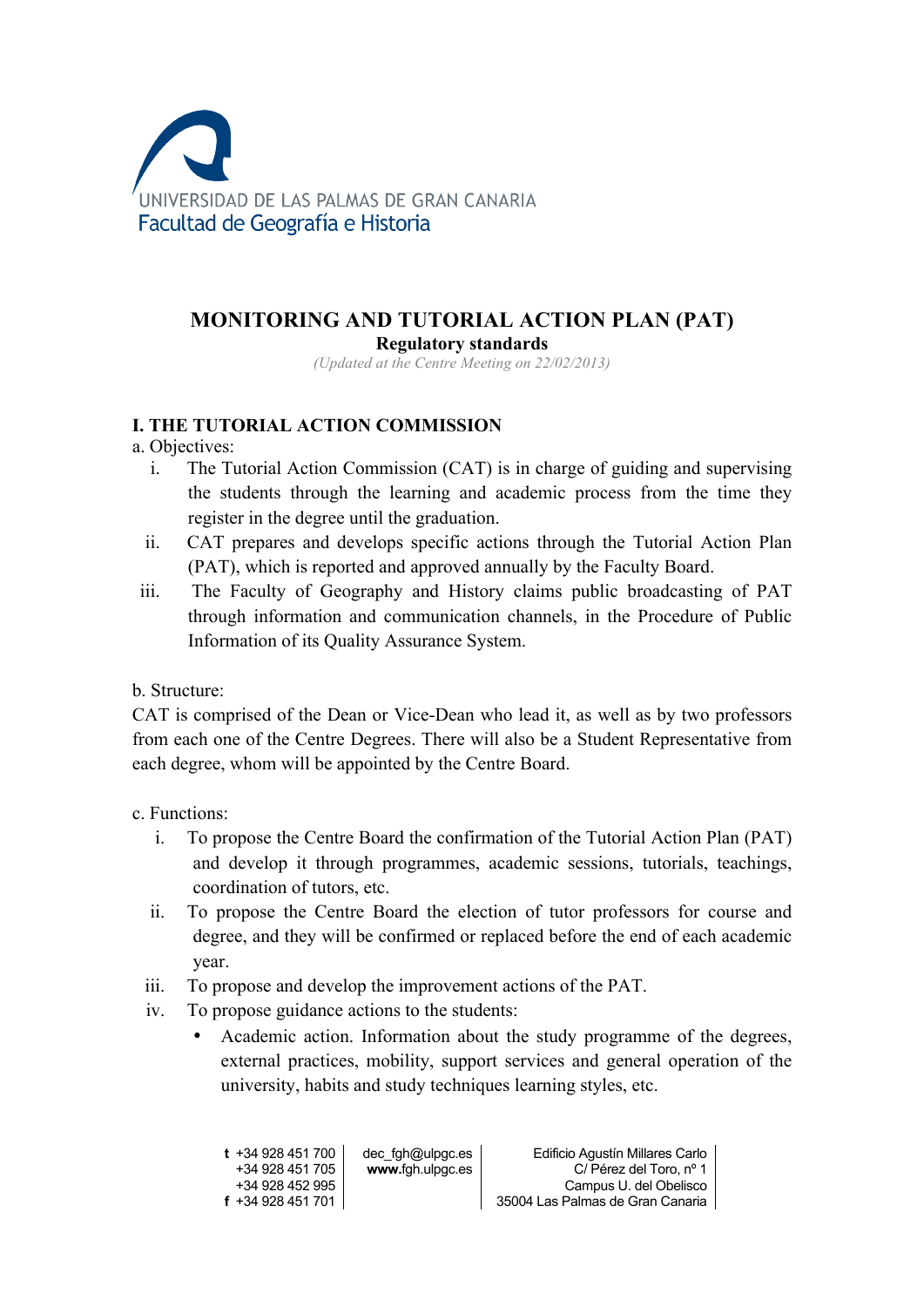- Personal action. To encourage by means of meetings, tutorials and seminars, among other procedures. Furthermore, by interpersonal relationships, selfknowledge and self-esteem, values and attitudes.
- Professional action. Information about labour market demands relative to the degree that the student have chosen. Additionally, it also works the proposal of continuous training for the student to have an overall view of the training process, etc.

# **II. TUTOR**

- 1. Functions:
	- a. Giving information to the student in their academic decision making that have a bearing on the university education planning, with specific attention to the introduction of the first year, both in academic and university life.
	- b. To assist with the planning of each semester: subjects, use of exam sessions, cancellations, etc., according to the results obtained.
	- c. There will be a meeting in each semester with professors who teach in each course, to coordinate the guides or educational projects of the subjects with the aim of improve the education-learning process.
	- d. To advise on the choice of elective and compulsory subjects in relation to the student profile.
	- e. To advise on external practices.
	- f. To advise on the use of mobility programmes and foreign-exchanges.
	- g. To guide on student involvement at the centre and the university.
	- h. To advise the student in study and work techniques.
	- i. To control the specific problems to the institutional areas those correspond.
- 2. Acknowledgement of tutoring and teaching.
	- a. The Centre will recognise for each tutor a total of 6 ECTS credits per academic year.
	- b. Each tutor will receive the corresponding certification.
	- c. In the same way, the students who practise as mentors will also be recognized the equivalent of 1 ECTS credit computing it on the subject 'Colaboración Universitaria' of the degrees offered by the centre.

# **III. PAT OF THE FACULTY OF GEOGRAPHY AND HISTORY**

The PAT of the Faculty of Geography and History is structured on four stages.

First: new students income and enrolment process.

Second: welcome of new students.

Third: monitoring of studies.

| $t + 34928451700$ | dec fgh@ulpgc.es | Edificio Agustín Millares Carlo  |
|-------------------|------------------|----------------------------------|
| +34 928 451 705   | www.fgh.ulpgc.es | C/Pérez del Toro, nº 1           |
| +34 928 452 995   |                  | Campus U. del Obelisco           |
| f +34 928 451 701 |                  | 35004 Las Palmas de Gran Canaria |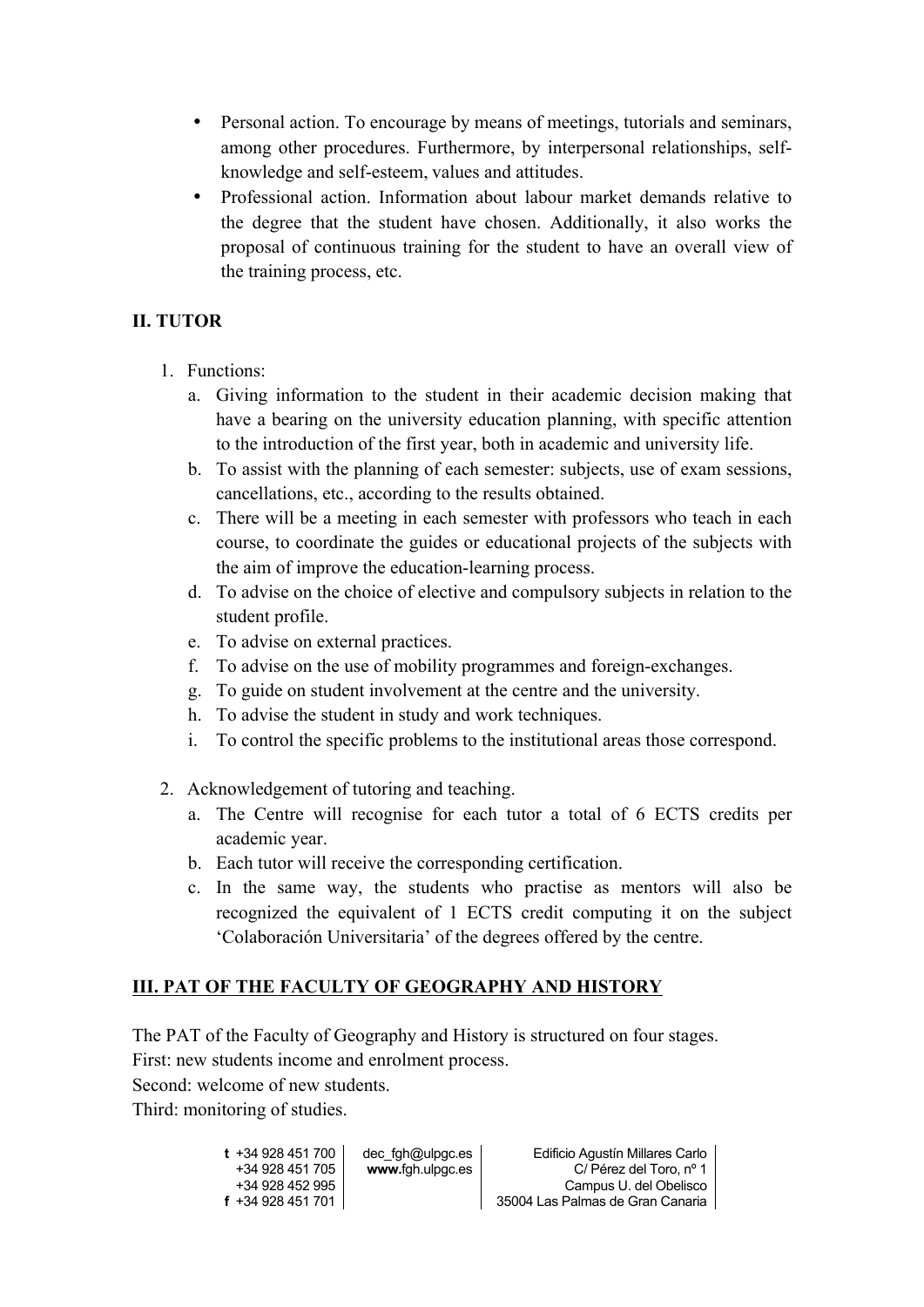Fourth: completion of studies.

All types of actions, organized by stages, will be informed and coordinated from the Deanery with the Vice-rectorate for Students and Vice-rectorate for Quality. Furthermore, this shall be informed to respective commissions of Tutorial Action and Teaching and Quality Advisory committee, and will be presented at the Centre Board for its discussion and approval.

Phase 1. New students income and enrolment process. The following actions are planned and guided from the Deanery:

- a. Open days. This day is intended for students in their last year of high school and coordinated by the Vice-rectorate for Students and University Extension.
- b. Continuous updating of available information on the web of the Facculty about the degrees offered.

Phase 2. Welcome day of new students.

- a. This day will take place throughout a day and are compulsory for students. This day will include presentations that explain the organization of the Faculty and the University (strustures, government bodies, student participation, group delegates, associations, etc.) This session will also discuss the structure of studies and applicable academic standards, study planning considering the professional interests of students, appropriate teaching methods (with special attention to teaching guides), the PAT, functioning of the Library and its available funds, management and services offered by the Faculty and the University.
	- Students who have been as mentors in their final years, will also be stablished to assist in certain processes of information to facilitate the meeting and integration.
- b. Survey for students.

These surveys will take place at the end of the welcome days and shall be compulsory for the students, ensuring anonymity. The survey will include questions about the student profile, their access and the contents of the Welcome Days among other aspects. In view of the results, the CAT may propose the realization of complementary actions.

#### 2.1 Welcome days for "incoming" students.

a. The welcome days for mobility "incoming" students shall be held in the first week of the first and second semester of each course. There will take place

| $t + 34928451700$                    | dec fgh@ulpgc.es | Edificio Agustín Millares Carlo                            |
|--------------------------------------|------------------|------------------------------------------------------------|
| +34 928 451 705                      | www.fgh.ulpgc.es | C/ Pérez del Toro, nº 1                                    |
| +34 928 452 995<br>$f + 34928451701$ |                  | Campus U. del Obelisco<br>35004 Las Palmas de Gran Canaria |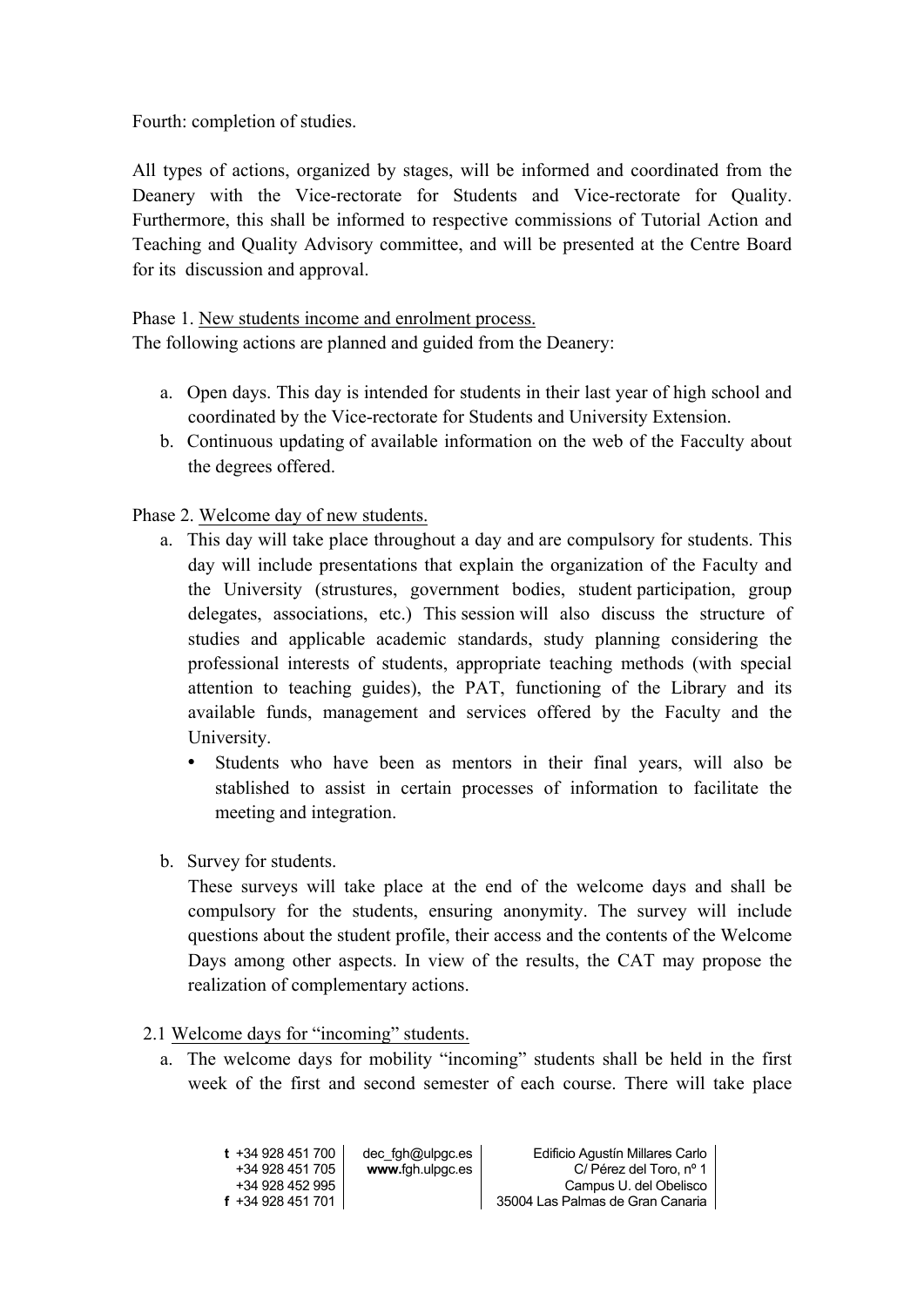throughout a single session, in addition to the sessions stablished by Vicerectorate of International and Institutional Relations.

- Through a talk supported by documents, there will be explain the organization of the Faculty, structure of studies and the applicable academic standards, teaching methods, (with special attention to teaching guides), functioning of the Library and its available funds, the management and services offered by the Faculty and the University. At the beginning of the Days will be given the students a folder that contains all the information related to the same aspects above mentioned.
- b. Mentors. Each student will have the personal support of a mentor (a student of the Centre who has participated in mobility programs in previous courses) who will act as a guide both in their academic activities and in their adaptation to life on campus.

## Phase 3. Monitoring of studies.

- a. Sessions on mobility for students in first and second course.
	- Participation in mobility programs is an aspect of training, which must be extended to the greatest possible number of students. Attending successfully to these programmes to follow a part of the studies in another University require a specific training from the first year of study, both in handling of foreign languages and in identifying the study programmes, apart from the examination session best addapted to each individual situation. These sessions will have as the main objectives: to explain the benefits of mobility for academic and professional training, presenting programmes and existing destinations and as well as identify specific aspects of training which must be strengthened prior to the mobility (depending on each program and each host university).
- b. Sessions on mobility for students in their final years.
	- These days will be aimed to inform about mobility programmes and available scholarship programmes, to guide the students about the options that are addapted better to their specific circumstances.
- c. These sessions will be held on October of each course and will be oriented and tutored from the Vice-Deanery of International Relations.

Phase 4. Completion of studies and professional integration.

1. Guidance sessions on external practices.

These sessions are aimed at the students in their last two years of the degree and their purpose is to inform on the external practice offered to students by companies, institutions and organizations in which the Faculty has stablished specific agreements in this area. This action will be supervised from the Vice-Deanery for Academic Organisation of the Faculty.

| t  +34 928 451 700       | dec fgh@ulpgc.es | Edificio Agustín Millares Carlo  |
|--------------------------|------------------|----------------------------------|
| +34 928 451 705          | www.fgh.ulpgc.es | C/ Pérez del Toro, nº 1          |
| +34 928 452 995          |                  | Campus U. del Obelisco           |
| <b>f</b> +34 928 451 701 |                  | 35004 Las Palmas de Gran Canaria |